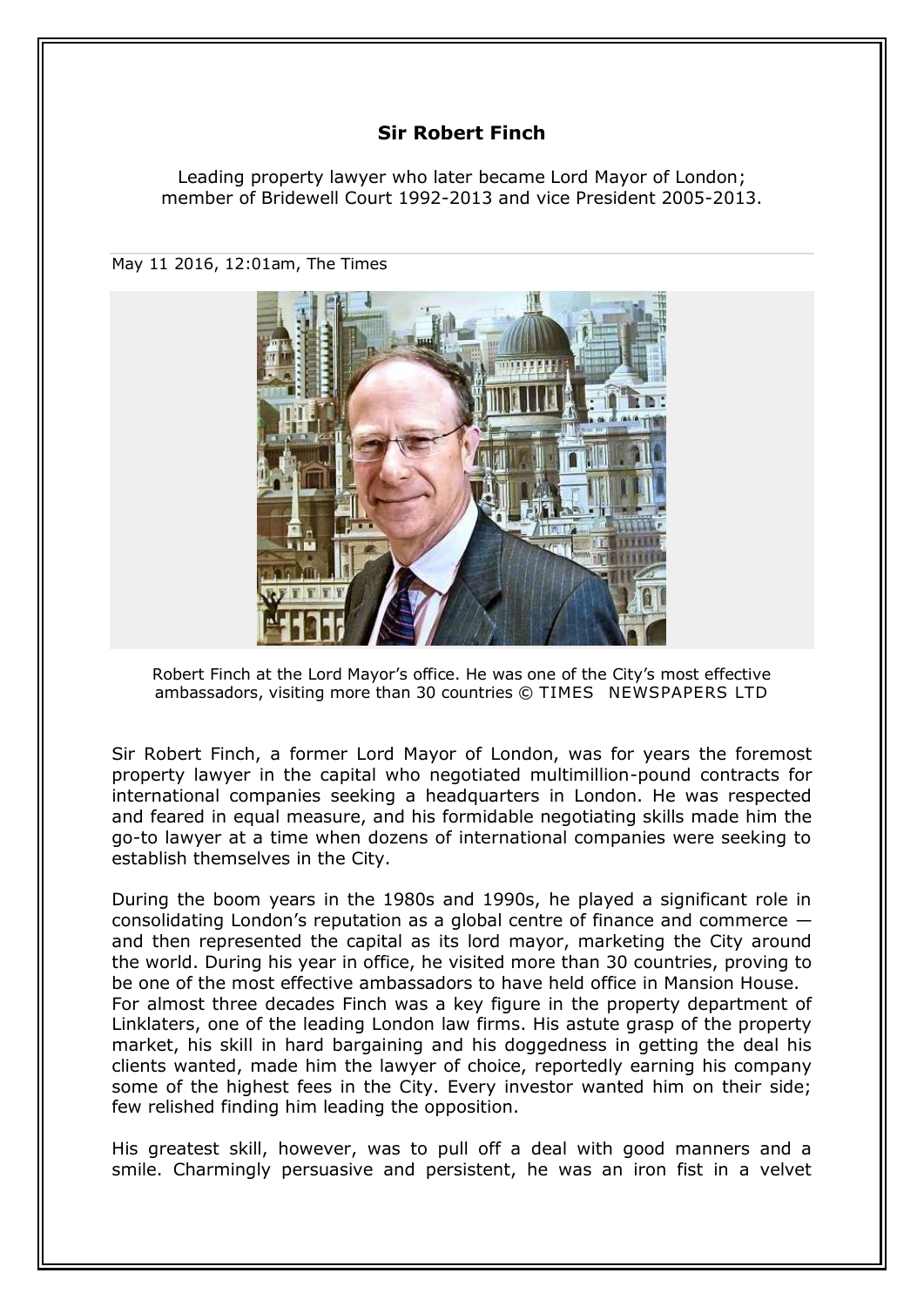glove. His courteous demeanour was disarming and effective. As one of his partners described it, "A lease negotiation with Robert at the helm was one of the hottest tickets in the City for aspiring lawyers at Linklaters chosen to act as his bag carrier or 'gofer'. It guaranteed high drama, plenty of posturing, a bit of bullying and disdain for those who focused on the mundane (ie, usually anything legal), a rollercoaster ride, but, at the end of the day, invariably delivering what the client set out to achieve — and more."

His expertise was increasingly in demand not only in the property world. He sat on numerous City Corporation committees, including eight years on the powerful planning committee, the body that determines how and where London's new offices are built. He was a governor of the College of Law and chairman of the Royal Brompton & Harefield NHS hospital trust, a cause to which he devoted much time and where he was able to save the children's heart surgery unit from closure.

After serving as director of the property group Liberty International, he became chairman of its board for three years. He was also master of two London livery companies, the Solicitors and the Innholders; a trustee of St Paul's Cathedral Endowment Fund; and an honorary member of the London Symphony Orchestra (LSO), for whom he raised a significant sum of money during his time as lord mayor. He was, in short, a City man par excellence.

Robert Gerard Finch was born in the hill station of Ootacamund ("Ooty") in southern India in 1944, the son of an officer in the Bombay Sappers and Miners. His father was an engineer, hill climber, serious mountaineer and skier, his mother a talented painter and gardener. He inherited an interest in all their pursuits, as well as sailing.

Sent back for education in England with his elder brother at the age of eight, he attended Felsted School, where it was said he enjoyed rugby more than work. On leaving, he was apprenticed to his uncle as an articled clerk in a solicitor's firm in Cannon Street. There had been generations of Finches who were barristers or solicitors in Lancashire, where his family had roots. "We were all paid £5 a week with a little extra for lunch," he later recalled. "Great ingenuity was needed to find our lunch venues, either in Southwark or in the labyrinth of lanes around Cannon Street. Thus began my City career."

He qualified as a solicitor at the College of Law and joined Linklaters in 1969, becoming a partner in the firm's real estate practice in 1974. The job included national and international transactions for City institutions and Finch travelled extensively  $-$  to America, Japan and the Middle East in particular. These were heady days for property lawyers: multinational companies flocked to London in the 1980s, and Finch had plenty of practice negotiating large headquarter deals. He was made head of Linklaters property department in 1997, and spearheaded the firm's expansion.

One of the projects he worked on led to his parallel career in the government of the City. While negotiating the development of the site of Royal Mint near the Tower after the Mint moved to Wales, he found himself across the table from Michael Cassidy, then the formidable chairman of the City's planning committee.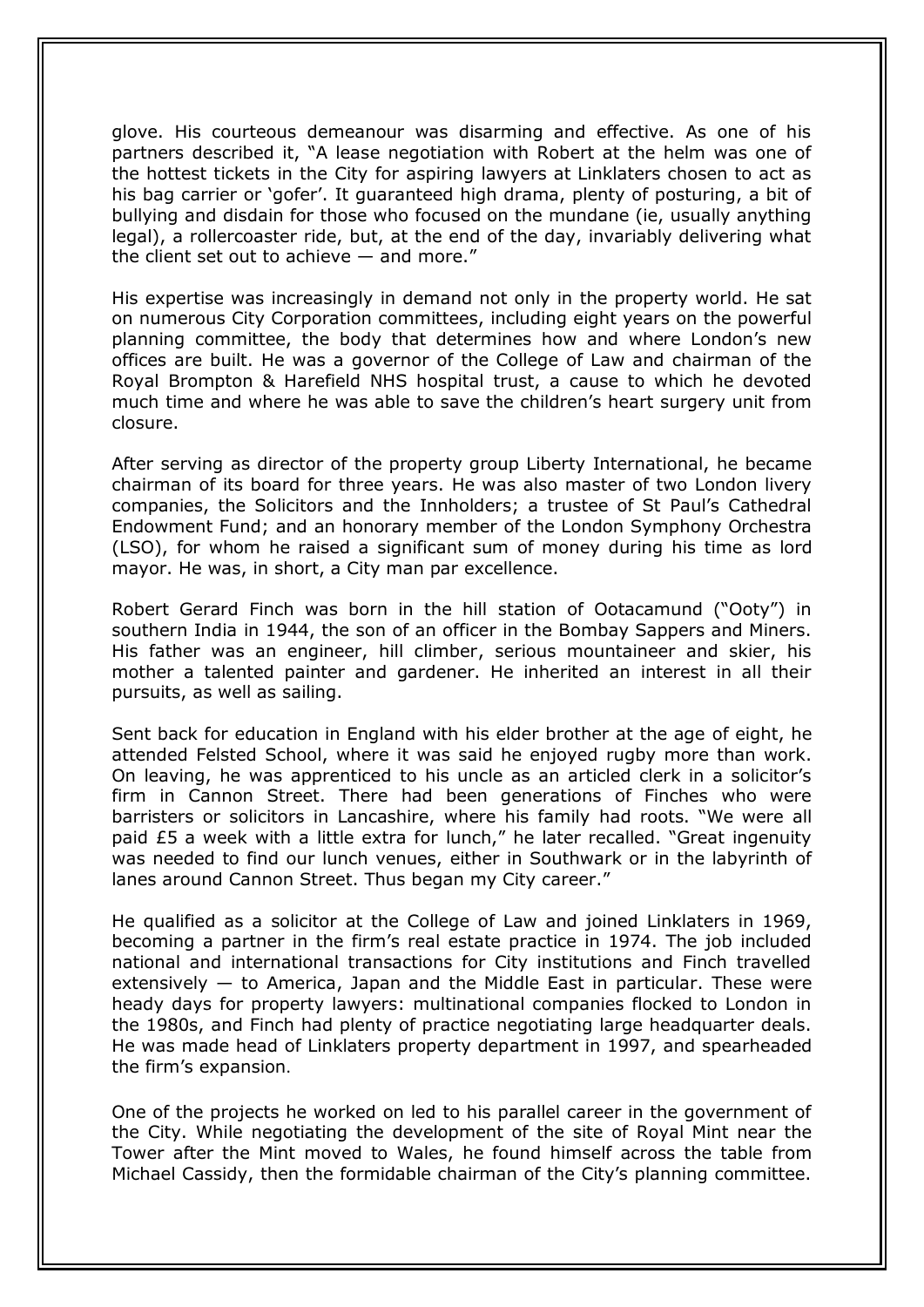Cassidy suggested that he should stand as an alderman in Coleman Street to succeed Lady Donaldson. The election, unusually, was contested, but Finch won, and in 1992 became a member of the Corporation of London — the body that runs the City. He was elected a Sheriff in 1999 and then Lord Mayor in 2003, the 676th to hold office.



Finch in 2003 on the day he was admitted at Guildhall © TIMES NEWSPAPERS LTD

Finch threw himself into the job as an active Lord Mayor. His parade, the traditional November carnival through the City's streets, drew record crowds of 500,000 people and included 6,000 participants, 2,000 military personnel and more than 70 floats. Nowadays the job involves not only ceremony but a taxing round of travels to market the City's expertise overseas. Finch visited 33 countries, including China and the eight east European countries in the final stages of negotiating accession to the European Union.

At Mansion House, the Lord Mayor's official residence, Finch, wearing the traditional tights and buckled shoes, cut an imposing figure as he hosted several state occasions, including visits by the presidents of Finland, Poland and Latvia. One event that captured his heart and public attention was the return to the City of London of Temple Bar in 2004. This ancient arch once stood in Fleet Street, marking the boundary of the City, but was regarded as a traffic obstacle and had been removed to a remote field in Hertfordshire. Finch ensured that it was reinstated, restored and refurbished, to a new location in Paternoster Square, next to St Paul's Cathedral, and unveiled "Wren's great gateway" alongside "Wren's cathedral masterpiece".